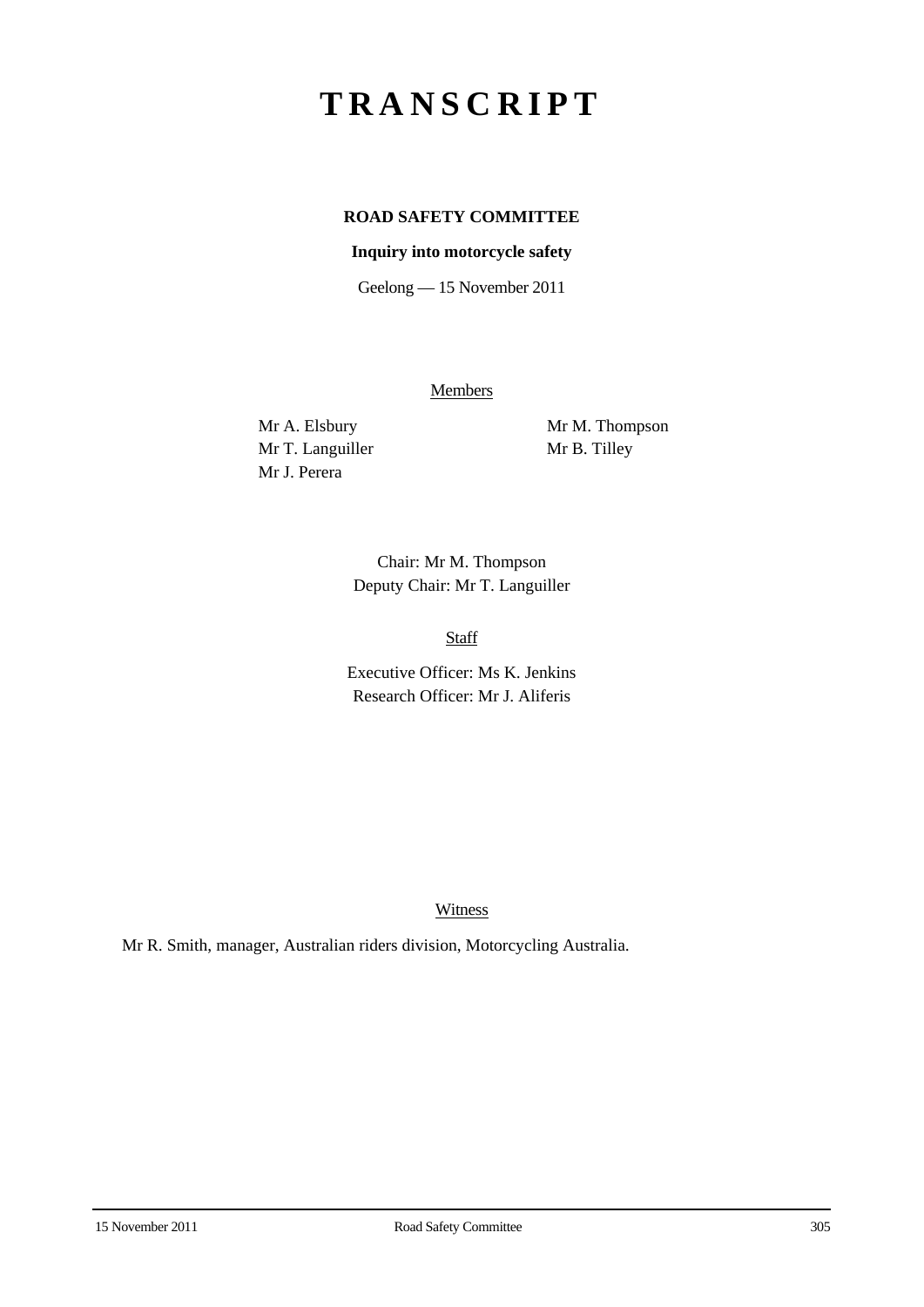**The CHAIR** — Good morning, and welcome to the Victorian Parliament Road Safety Committee inquiry into motorcycle safety. The terms of reference have been pre-circulated, and I would like to invite the first witness for today to step forward, being Mr Rob Smith from Motorcycling Australia. Thanks very much for attending here today. By way of a brief preamble, parliamentary committees have the benefit of parliamentary privilege. You will get a copy of your commentary today from Hansard. We invite you to amend any typographical errors. The benefit of parliamentary privilege carries with it certain immunities which are not continued outside this room. I do not envisage that would be an issue in your evidence today. We thank you for attending. I thank you for the high quality of your submission to the inquiry, which will be helpful to our deliberations.

We have about 45 minutes, and there are a number of questions to be put to you. What I think might be helpful would be if you just feel free to speak briefly to us, highlighting what you thought would be the key ingredients that might come forward from our inquiry, and then we will ask you a series of questions. Are you comfortable with that process?

### **Mr SMITH** — Sure, no problems.

**The CHAIR** — For the benefit of Hansard, you might introduce yourself, give us your background and your role and then lead into your commentary. Perhaps I should also add that if you have good eyesight, you can see the names in front of the members here. Feel free to be a little bit interactive. We are used to interjections, so for those at the back, you can interject, should you wish, but preferably later on.

**Mr SMITH** — Thank you. My name is Rob Smith. I am the manager of the Australian riders division of Motorcycling Australia. Motorcycling Australia primarily looks after the competition side of motorcycling, but it does have a separate department or unit, if you like, that dedicates itself to being a resource for road riders. My background is primarily in rider training. I have been a motorcycle trainer for 27 years, starting in the UK and then moving over to Australia in 1990, where I became an employee of VicRoads and subsequently became the chief motorcycle instructor for VicRoads. During that time I was part of a unit called the driver standards unit, which implemented the current licence test system. I think it would be fair to say that through the involvement with that I am probably the most knowledgeable person on the current licence test process in Victoria.

Following that, I did a three-year secondment at Monash University Accident Research Centre, carrying out a case control study and then a review of the motorcycle training available through the accredited provider system in Victoria. Following on from that, I became self-employed as a motorcycle safety consultant and was engaged in a number of projects, including road safety auditing and carrying out a road safety audit on the Great Ocean Road, which was probably the first of those audits. I conducted a number of others throughout the state on behalf of VicRoads and later on went on to do a certificate in accident investigation, specialising in motorcycles, and became a motorcycle specialist accident investigator for a company called DVExperts, which is a company of forensic engineers. Following on from that, I moved to Motorcycling Australia, where I now hold the position that I currently hold. I am a motorcycle rider of many years — 30, 40 years — but got my initial licence when I was 16 in the UK and have been riding pretty much every day ever since.

In terms of the things I would like to cover today, I think there are a number of things, one of which is the statistics that are currently being used to justify a number of different programs for motorcycles. There is no doubt that motorcycles carry with them risks, and I think I would be on pretty safe ground to say that everybody who rides a motorcycle is aware of those risks. No-one takes up motorcycling to be safer. However, the statistics, as they indicate it at the moment, show a downward trend in the crash rate rather than simply bald numbers.

**The CHAIR** — I will just interrupt here. You have provided us with an excellent submission, and that is published on the web, as I understand it, so we have all that information to hand. In speaking to us, if you would just be able to give us the key headings of the issues that you regard as of the greatest importance, just in bullet point form, then we have a dozen questions that we want to ask of you that will enable you to embellish some of these matters in the time we have available. Your report is an excellent submission to us, and we have got your thoughts on the crash data and the relativities and ratios.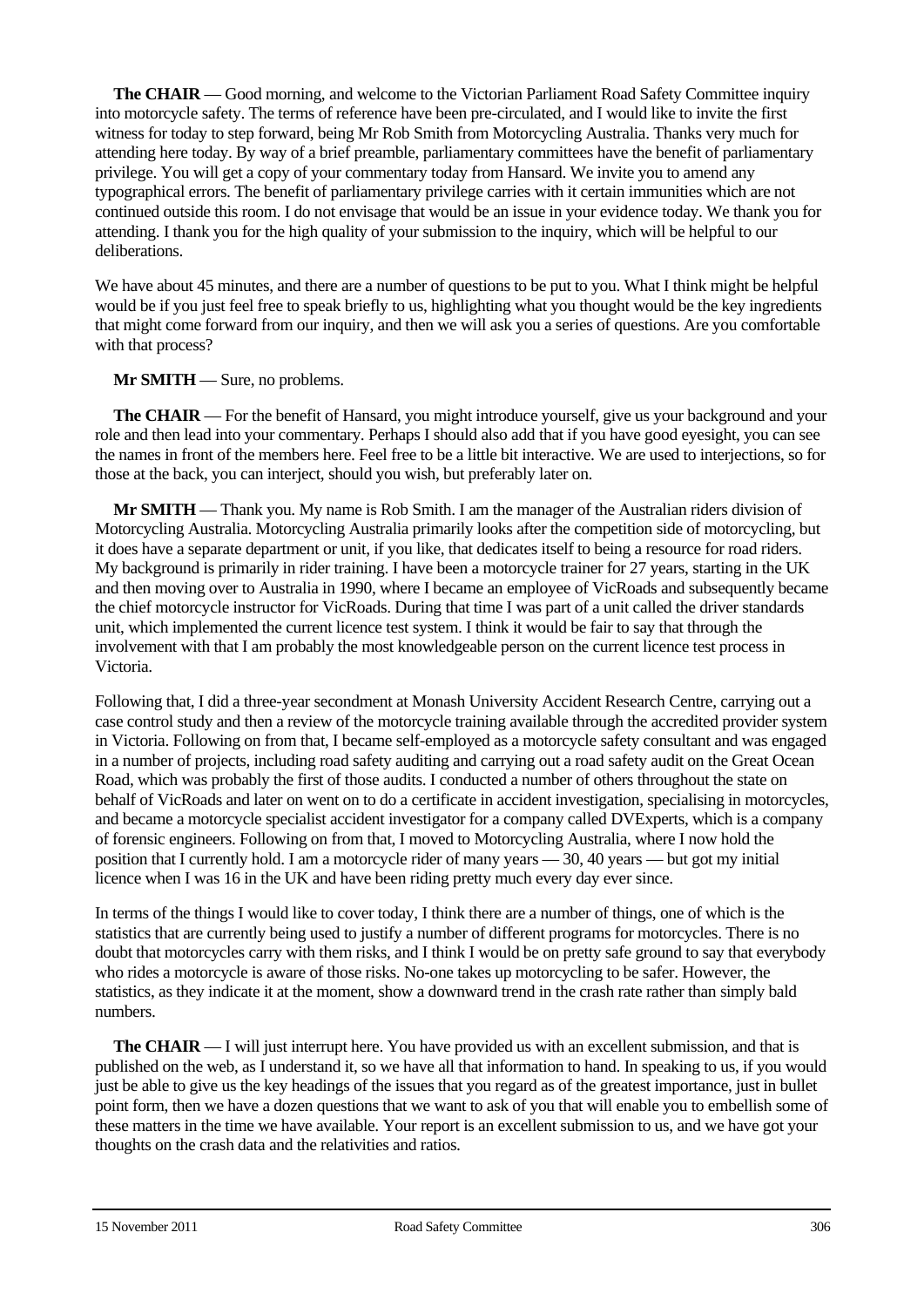**Mr SMITH** — Data, prevailing attitudes towards riders and training — I will stick to those. Those are the three simple ones, I think, at this stage.

**The CHAIR** — I will take the liberty of putting one question to you. Out of this inquiry, what would you think is the key thing that you would like to see unfold — the very first item that might transform outcomes in Victoria to improve the safety for the motorcyclist?

**Mr SMITH** — I would like to see a wider acceptance of motorcycles and motorcycling in the broader community as both relevant and legitimate.

#### **The CHAIR** — Thank you.

**Mr TILLEY** — With your wide experience in rider training, and certainly you informed us in relation to the licence testing processes — and I want to use a quote directly from your submission, if you may — you made the point that the quality of the training curriculum is mixed and the training courses in Victoria are superficial. I wonder if you could explain for us how those issues could be dealt with and how you might be able to provide us with some examples specifically in relation to that comment?

**Mr SMITH** — Currently there are a number of accredited providers delivering training throughout Victoria. In order to become accredited, they have to go through a process of evaluation with VicRoads that looks at the course content, their capabilities to deliver that course and their ability to carry out the necessary tests for both learner permits and licences. When we initially put that process together we had very clear ideas of what was supposed to be in that training. There are two issues. They are the training itself and the actual testing. We will deal with the training. At the time the training was based on skills. The reason for that was that VicRoads had decided to drop the on-road test that had gone before. The on-road test was the reason why there was a learner permit stage, the idea being that you obtained the learner permit, which then enabled you to gain some experience on the road, come back, do a further skills-based test and then an on-road test. The permit was there to provide you with the opportunity to gain that on-road experience.

Once the accredited provider system was put in place, or was mooted, we looked to get at the reliability of the on-road test. It was decided that because the people delivering the on-road test and the cost of delivering the on-road test were causing some issues, it may not be the way to go, plus at that time there was no evidence to suggest that an on-road test actually changed very much at all. In subsequent discussions with one of the key providers it was also decided that due to the fact that the on-road test was not commercially viable, the best thing to do would be to drop it and adopt the process that we have now, whereby a learner rider attends an accredited school, does a training program that is designed to achieve something we call basic skill fluency which is the ability to operate the machine without having to consciously decide what you are going to do next — and then is tested on that in order to deliver a learner permit and a licence.

The content of the courses is designed around core competencies on the motorcycle. There are only so many things you can do on a motorcycle, unless there have been some new ones. We looked at the ability to make turns, the ability to ride slowly in traffic under control, the ability to ride through simple curves and the ability to stop. This was based on the research that came out of the Hurt report in the 1970s. The learner permit was designed to give very simple skills. The licence course was designed to develop those skills further and achieve a higher standard of competency. The requirement for all the providers was to deliver those competencies and in addition to prepare the rider for their first forays and trips out onto the road and into traffic.

Over time there has been a gradual degrading of the delivery of the training and the testing. We can deal with the training first. This is from my experience from observing rider trainers, and I have observed most of the rider trainers and talked to a lot of them. I know there has been a loss of knowledge. I would suggest that in many of the cases the fact that the rider trainers are not delivering the course content to the standard that I believe they should be is not necessarily down to them being lazy, corrupt or anything like that; it is just that they do not know. There is no-one around anymore that understands or knows the reasons why certain things are done.

If I can give you an example, during the learner permit course there is a requirement to make a sharp left turn at 90 degrees and a sharp right turn. The purpose of this was to teach a rider to make a left or right turn at an intersection, and part of that was a series of cones that required the approaching rider to do a mirror, signal, head check and manoeuvre. Over time the cones got dropped, and so there was no requirement for the riders to learn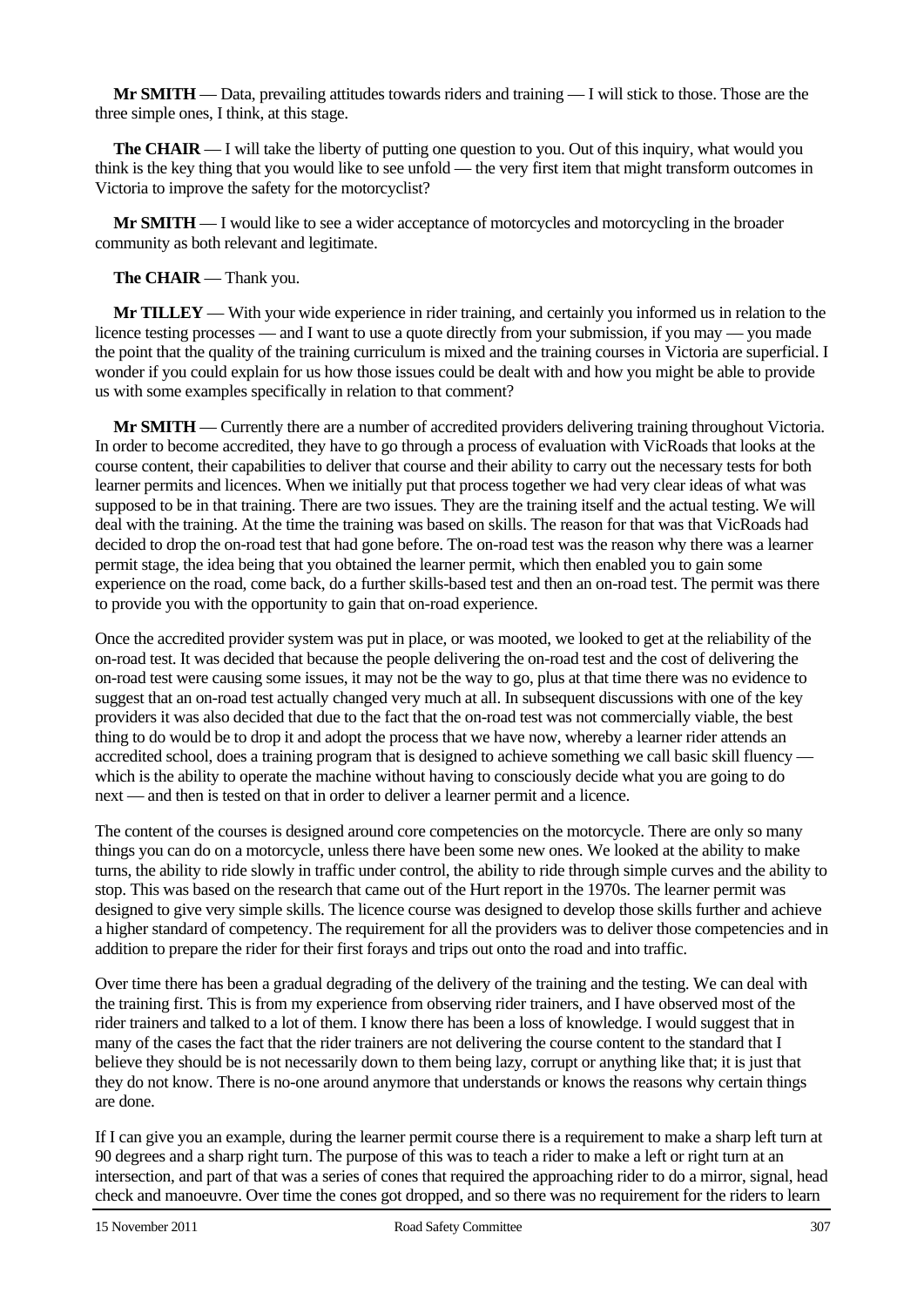that basic fundamental skill for riding in traffic. The left and right turn stopped becoming a left and right turn at an intersection and became a cornering exercise. By virtue of that, many providers use that simple exercise to teach riders how to ride through curves rather than how to prepare for a left or right turn in traffic at an intersection. We have the issue that a kind of Chinese whispers has occurred where riders no longer learn the things that they need to learn to go out onto the road.

If we take that one step further, a requirement was also to deliver a road-craft discussion whereby basic principles of roadcraft would be taught and discussed, and this would centre around something called SIPDE, scan, identify, predict, decide and execute. The whole purpose of that, again, was to deliver something that riders could actually use in practice on the roads in traffic to keep themselves safe. Over time it became okay to replace the discussion with a video. The video could be as long or as short as the provider decided it should be, so the riders then often lost the opportunity to interact and ask questions about that really important grounding in strategies that they were going to take with them onto the road. We now have a training process that I believe cuts corners and fails to deliver the tactical and strategic content that it was originally designed to deliver. We now have a substandard rider emerging from the end of the process who is not as well prepared as we had originally hoped for.

We now move on to the testing. The learner permit test was always supposed to be a very basic test designed to really make sure that the rider knew how to ride around without falling over and could do basic stops. We referred to them as quick stops, not emergency stops, because an emergency stop implied that there was a need to stop really fast in order to save their life. The learner permit was designed to be the first building block, and, as such, they were taught to ride and carry out quick stops, which was more about the technique than the overall outcome. We believed by showing people the technique they would then go away, practice and improve until they could do emergency stops. Indeed, in the licence course an emergency stop is carried out.

The licence test itself came from overseas, and I was responsible for initiating that. Called the motorcycle licence skill test it again focused on key avoidance manoeuvres. As a result, we have riding through curves, which was measured electronically; braking, which was measured electronically; and swerving, which was measured electronically. When I first put in the test I always envisaged that it would have a shelf life of around about 10 years. It was hoped that VicRoads would invest in upgrading, updating and improving the equipment, but that did not happen. As a result, we still have the same equipment being used to carry out those licence tests. Over time the equipment has worn out and got less reliable, and not only that but there are some operators who no longer operate it in the way that it should be operated. There are those who do favours. If they like the look of your face, they can make that test as easy or as hard as they choose. I hear anecdotally that there are those who do not do the test at all. This is obviously a major concern.

**Mr TILLEY** — Can I just stop you there. They are making an application to do the licence test for VicRoads, and then they are not doing that physical riding test?

**Mr SMITH** — That is what I am hearing.

**Mr TILLEY** — Is that via the bush telegraph, so to speak, or do you have any substantial evidence?

**Mr SMITH** — I have spoken to people who have got their licence or permit without having to do a test, and they have given me that information unaware that I have an involvement with motorcycle training.

**Mr TILLEY** — Any particular part of Victoria?

**Mr SMITH** — I generally took people from the Melbourne metro area. This is a major concern. There are two issues. There is the one that the test is not being applied properly when it is being applied, and the other issue is that it is not being done at all. These are audit functions, and I believe the problem with the audit functions was that there was a preoccupation with process rather than delivery. While the paperwork got bigger and more expansive and tried to cover off more and more things, those who actually knew what they were looking at disappeared from the ranks. In the end no-one knew what it was they were looking at when they went and looked at the delivery of either training or testing.

An example of that would be that I have done some work for one of the training organisations, and in looking at the lines painted on the bitumen, it was immediately obvious that the lines had been incorrectly painted. As a result the rider was given an unfair advantage over a rider at a school where the lines were painted correctly. In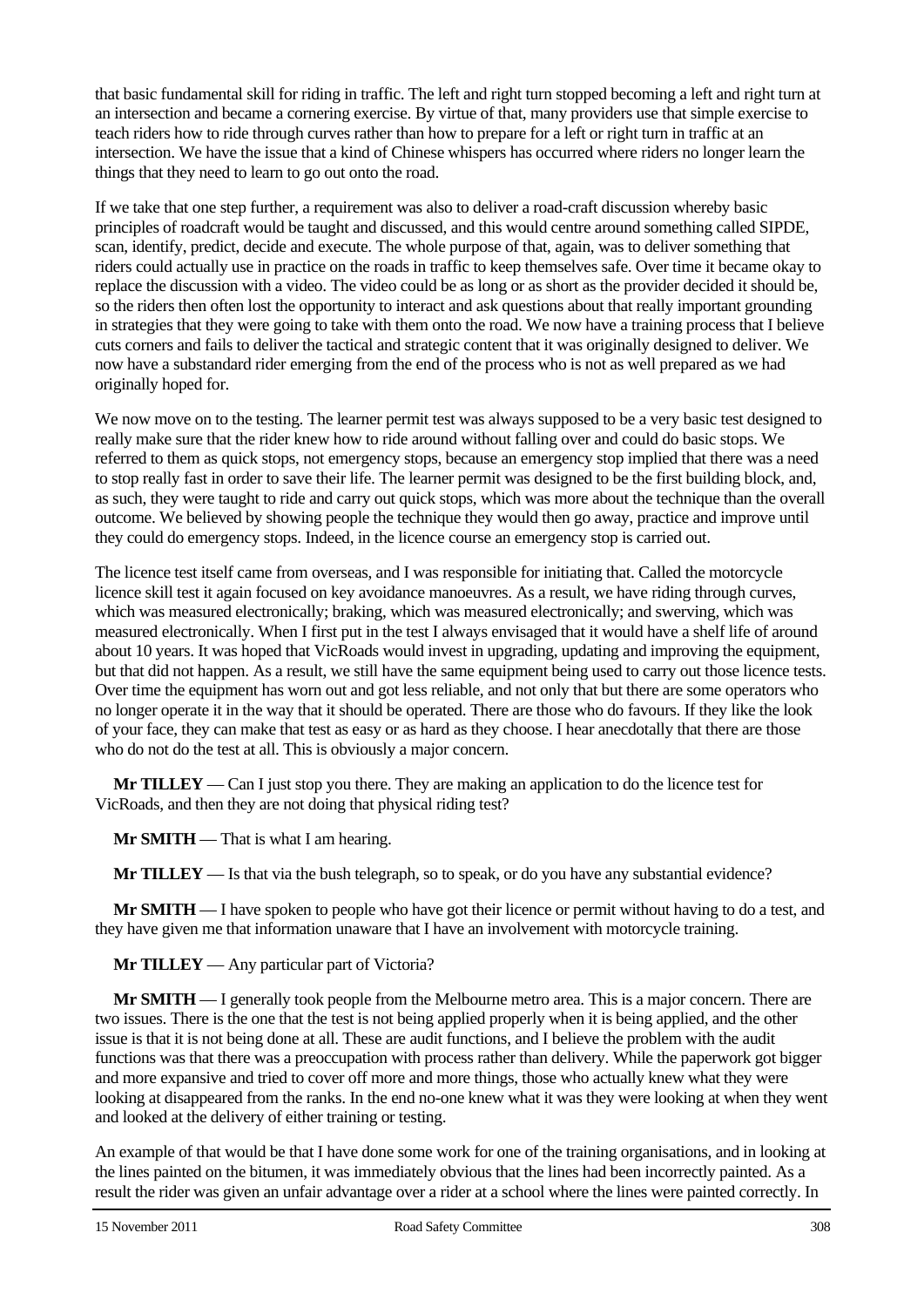other places, for example, where a rider was supposed to ride a certain distance at a low speed and use the clutch, throttle and rear brake to control the progress and the speed, the idle of the machine had been set so that all they had to do was get moving and then idle through until the end. They did not have to use the clutch, throttle and rear brake at all. The result was that it negated the skills.

The best example of actual knowledge of the substandard approach came when my wife attended to get her learners permit. On our first ride out I asked her what she knew. We had a little ride around in a car park and one thing and another. She speared across a T-intersection and mounted the curb on the other side of the road. When I asked her why, she said, 'No-one taught me to turn right slowly'. I questioned her about that, and she said, 'We didn't do that; we just never got shown how to make a right turn slowly from rest'. There is a big problem with rider training.

Currently we are looking at a new system with a graduated licensing scheme, which I believe is an opportunity to put right the things that have gone awry. If we go with a graduated licensing scheme, we have not only an opportunity to put right the process but also an opportunity to put right the audit. It is the audit function that I believe is the most important of all. We know how to train people to ride motorbikes; it is the maintenance of the standard that we really need to get right. Whatever we put in place, that is critical. If anything, there needs to be a recognition that there is a need for people who understand the delivery and content and are able to maintain the standard of the delivery and content.

**Mr TILLEY** — I could probably go on, but we have a number of questions we want to canvass with you.

**Mr LANGUILLER** — Thank you for your submission and your contribution today. You said that VicRoads had dropped the on-road testing and that there were two reasons for that. The first one you indicated, on recollection — and I want to be clear about this — was that VicRoads did not have any evidence to the effect that there would be any benefits. Is that the case?

**Mr SMITH** — That is correct.

**Mr LANGUILLER** — Are you aware of any research that has been done? To suggest that there was no evidence in my mind implies that there has been some proper, credible research; or was there no evidence because they had not done anything?

**Mr SMITH** — I think at the time there was no evidence because the capability to get the evidence did not exist. Back in the late 1980s and early 1990s we did not have simulators, and we did not have the ability to record performance, whereas nowadays, if we were to do similar research, we could.

**Mr LANGUILLER** — Thank you; that is clear. I will come back to another important question. In your experience of ABS, traction control and airbag technology on motorcycles, what do you think the future impact on people taking up motorcycling is likely to be?

**Mr SMITH** — Regarding ABS, as of 2017 all motorcycles over 150 cc will have to have ABS. We are going to get it whether we like it or not. ABS is without doubt one of the most important steps forward in motorcycle safety in recent times. The reason for that is that, regardless of how skilled a rider is, when the moment of truth comes it rarely comes announced. No-one is going to run out and say, 'Get ready to do an emergency stop because you're going to die if you don't'. You have to respond instantly at the time. Human beings, being what they are, respond usually through reaction, and when they react they grab the brakes.

The only people I know who can do a controlled emergency stop in a true emergency situation at any time are rider trainers or people who practise regularly. If you do not practise, you do not have that capability, and most riders do not practise. For them ABS will be significant. When I talk about practising, rider trainers practise their emergency stopping every single day, and hence they have a very high level of capability. I try to practise an emergency stop every week, and I do multiple emergency stops. I would probably do a reasonable job, but I could not guarantee it, so I think ABS is a great thing in that situation. We know that a lot of riders are seasonal, so they go through an entire winter period, which may be six to eight months or whatever, without practising anything at all. The ramp-up process to get back to where they were takes time and practice, and a lot of people just do not do that.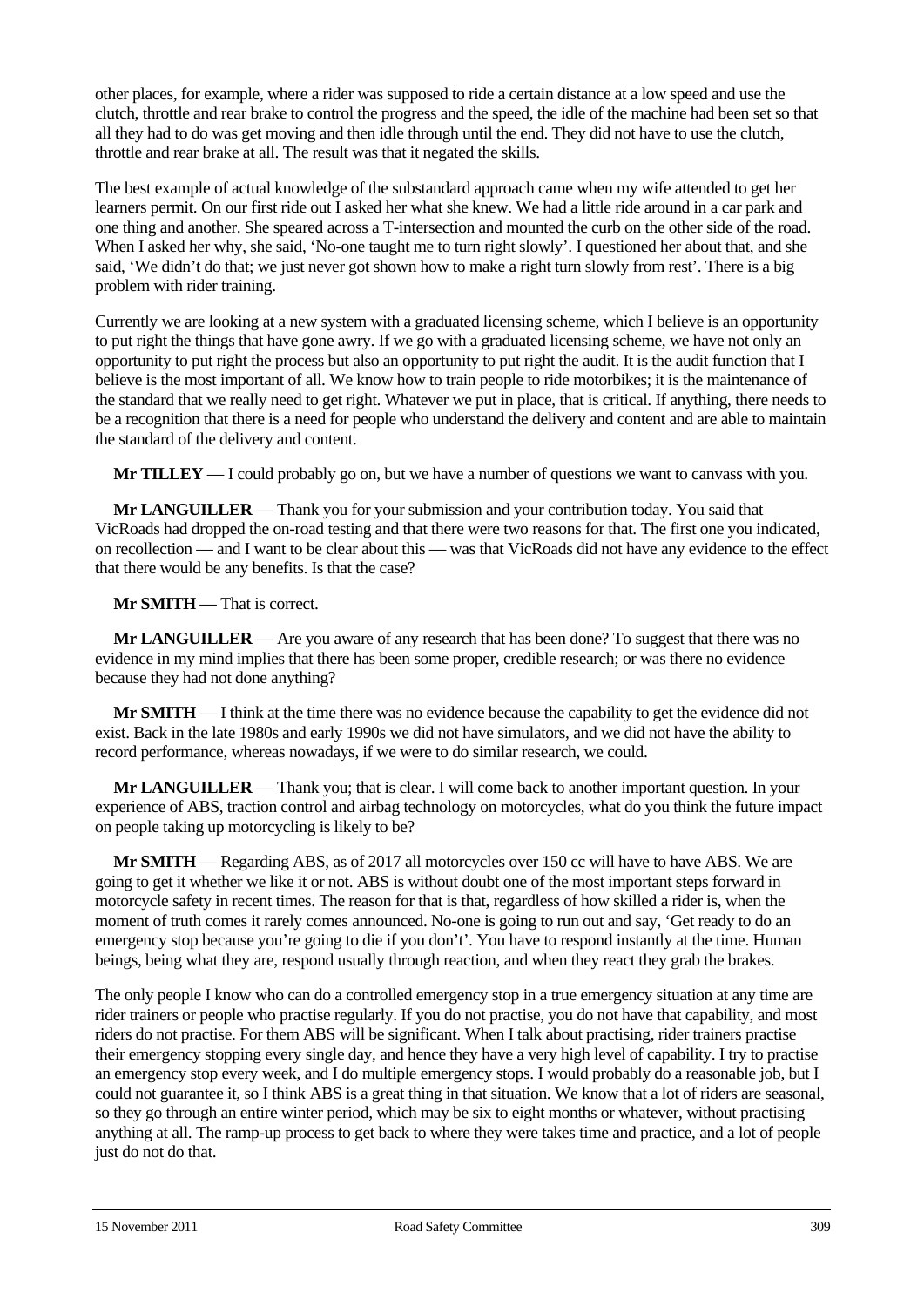If we talk about traction control, this is an emerging technology that at the moment is available only on high-end motorcycles. It will be some time before it becomes available across the range. When it comes, we do not know what the outcome will be, because there have been no trials of its effectiveness that I am aware of in terms of overall road safety.

**Mr LANGUILLER** — Not in Sweden either, to your knowledge?

**Mr SMITH** — Not as far as I am aware. I have ridden a motorcycle with traction control, and it feels great. I am sure it will be very useful. However, until we get some proper trials of how effective it is in a variety of situations and on a multitude of different types of motorcycles, we will not know how effective it will be.

That is similar for airbags. Some motorcycles may well be able to accommodate airbags. We know that the Honda Gold Wing is able to utilise an airbag, but it is very limited in its effectiveness in certain situations. We know it works well in a 90-degree impact, but we do not know how well it works in an 18-degree impact. It may well be that it is not really that effective. Perhaps the best benefit of airbag technology could be found in protective clothing. Certainly in MotoGP it has proven itself a number of times, and it is becoming more and more available to the general public. As it becomes more available it will become cheaper and more accessible. I would buy one.

**The CHAIR** — Your submission characterises research into experience levels as being arbitrary and the results questionable. Can you expand on your statement and provide any examples of such research?

**Mr SMITH** — Tell me what page you are looking at.

**The CHAIR** — I am just noting that there is a reference to experience levels as being arbitrary and results questionable.

**Mr LANGUILLER** — It is about the eighth point.

**Mr SMITH** — A lot of research depends upon the definition of what is and what is not experience. There does not seem to be any consistency as to what is or is not experience. As a result we read, we take all this research and we say, 'Okay that sounds good', or not good or whatever, but we do not really know what it is that we are looking at. We are not really comparing apples with apples. There needs to be a consistent definition of what is and what is not experience.

The examples I have given in my submission indicate that there is some variation and that Monash University recently looked at or had a study which showed that an average kilometre reached of just 4000 per year equals 77 kilometres a week, or 15 kilometres a day. Whether that represents an experienced rider or not, I do not know because we do not know whether or not that 15 kilometres is in traffic or whether it is in the bush or whether it is repeating the same ride. There is no real useful definition and one has to be established if we are going to move forward with research and say, 'Right, this is what we accept as being experienced'.

**The CHAIR** — Thank your for the answer.

**Mr ELSBURY** — I tend to agree with what you have said about rider training, simply because I have got this new little bit of plastic now, and it was very interesting how I got that, but in any case further training will be undertaken as well before I try for another bit of plastic.

**Mr SMITH** — I can help you with that.

**Mr ELSBURY** — You submission also recommends a radical overhaul of the data collection system in Victoria, putting your view of the current issues with the system. How do you suggest it be overhauled?

**Mr SMITH** — The current data collection appears to me to be a blunt instrument. We need to have a lot more detail about crashes. I call upon my experience with accident investigation and we do not know enough about the actual events. When I was doing accident investigation one of the things that we knew was speed range. We worked that out from a variety of things, whether it be skid marks, throw distance of debris or throw distance of the rider. We do not collect good information at the scene. Part of that is because all of those things are left and they disappear. A simple way to deal with that would be to take some pictures of every single motorcycle crash, and to record the locations with GPS.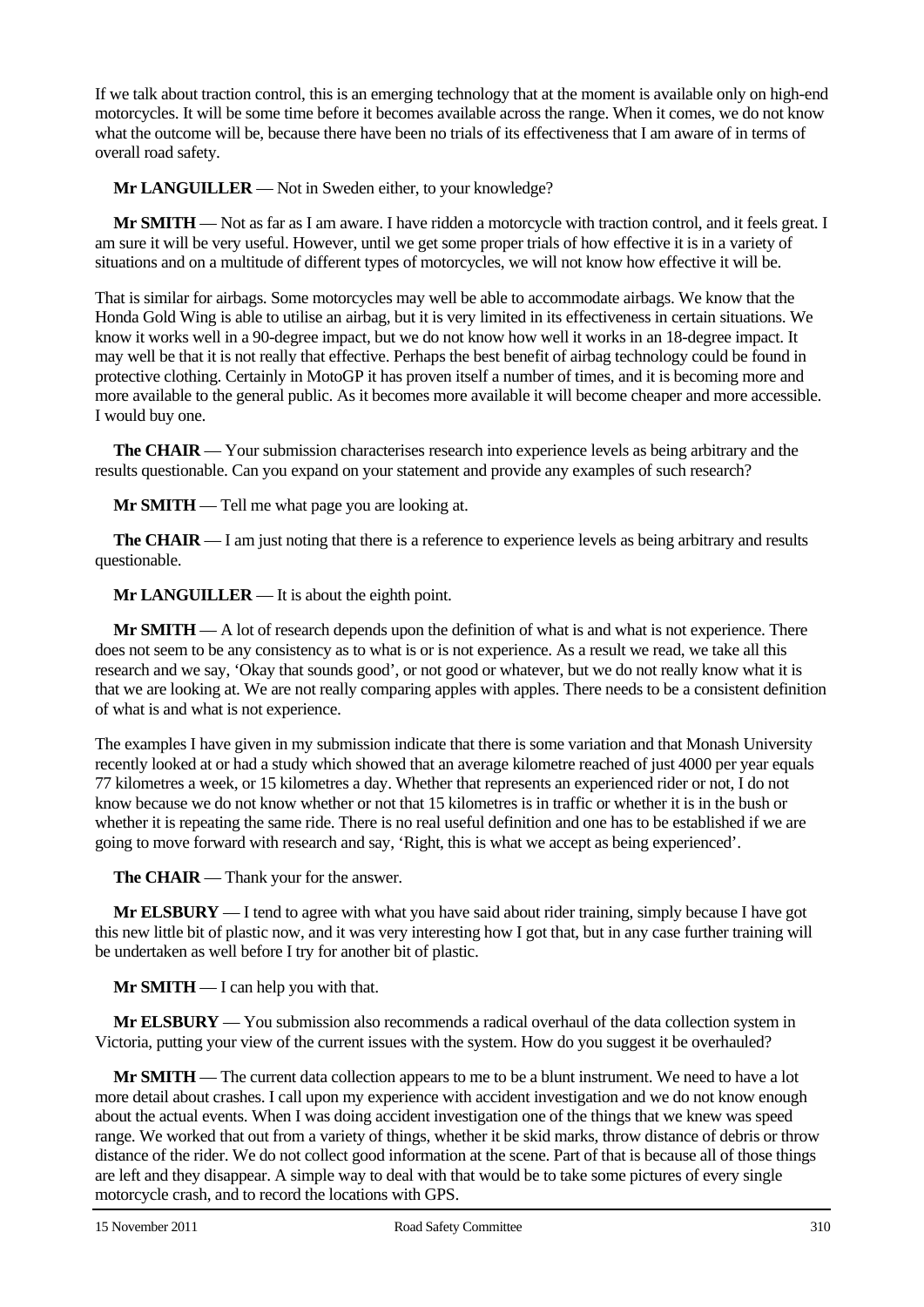When I was on VMAC some time ago, one of the things we suggested was that we actually buy the police some digital cameras so that they could take them with them to crashes and record some of the information and evidence at the scene to be looked at later. It did not get taken up.

Today with mobile phone technology, it is easy to take pictures at the scene. There is software available that can look at the pictures and tell you exactly what the differences are relative to, say, a point of impact. We need to get more scientific about the data collection. We need people who are trained to collect data, and we need to be helping the police to put together a system that ensures that the data is as reliable as it can possibly be and the quality of that data is as high as it can be. Only then can we really understand what is truly going on, because at the moment it seems to me that there is a lot of guesswork. We are making critical decisions about people's lives and programs to save people's lives based on that. If I can use the judiciary as an example, no judge would pass a judgement without having seen all the evidence and examined it thoroughly, yet we are making decisions without seeing all the evidence.

**Mr PERERA** — Why do you think the issue of inappropriate speed is contentious?

**Mr SMITH** — When we look at the issue of speed, it tends to be a catch-all term whenever we talk about speed but especially in relation to motorcycles. If the word 'speed' comes into things, everybody immediately assumes that that means excessive or illegal speed. For a motorcyclist inappropriate speed is as critical, or perhaps even more critical, than excessive speeds. If I ride around a corner at 50 kilometres an hour and the speed I should ride around it is 30, then that is an inappropriate speed. If the speed limit is 60, then I am still inside the speed limit, but it is not necessarily the appropriate speed. We are not good at drawing that distinction. The problem with that is that it needs two distinct strategies. We know how to deal with excessive speed or illegal speed — and that is an important issue — but we do not know how to deal with inappropriate speed, and that really comes down to training.

**Mr LANGUILLER** — Can you clarify that for me? I am trying to work through this issue of 'excessive', meaning the legal limit, and 'inappropriate', meaning whatever is required.

**Mr SMITH** — One is to do with regulation. If the speed limit is 100, and I do 110, I am speeding and it is illegal. If the speed limit is 100, and I go round the bend when it is wet and it will only provide me with friction for 80, then if I go round at 100 and I crash, it was an inappropriate speed but it was still legal.

**Mr LANGUILLER** — Thank you.

**The CHAIR** — I think the point has been well made. I would like us to keep moving on.

**Mr TILLEY** — In our conversation this morning we were talking about training, slow moves, and those sorts of things. By way of background, my experience with motorcycle training was a four-week continuous course run by the defence forces and the first two days we were not even able to straddle the seat of a motorcycle; and leading to participating in motorcycle display teams, by the name of the Red Knights, where you would do splitting the rails, five-way crossovers and all those sorts of manoeuvres. With all those things I am just talking about background.

What I am getting to is on-road riding and the differences, and I am very interested in the training. I want to talk specifically about filtering. In your submission there is no empirical evidence to suggest that it is dangerous. I am not talking about the training and experience of riders that have vast amounts of experience like yourself. I am fairly experienced myself compared to my colleague who has just recently done a couple of hours rider training. Talking broadly in relation to filtering what is your position in contrast to the arguments that have been made by others? Why is filtering a good idea? Are there any other alternatives?

**Mr SMITH** — To filtering?

**Mr TILLEY** — Yes.

**Mr <b>SMITH** — That is quite a question! In the last few years I did a diploma with the Royal Society for the Prevention of Accidents in advanced motorcycle instruction. It is probably one of the best things I have done.

**Mr LANGUILLER** — Whereabouts?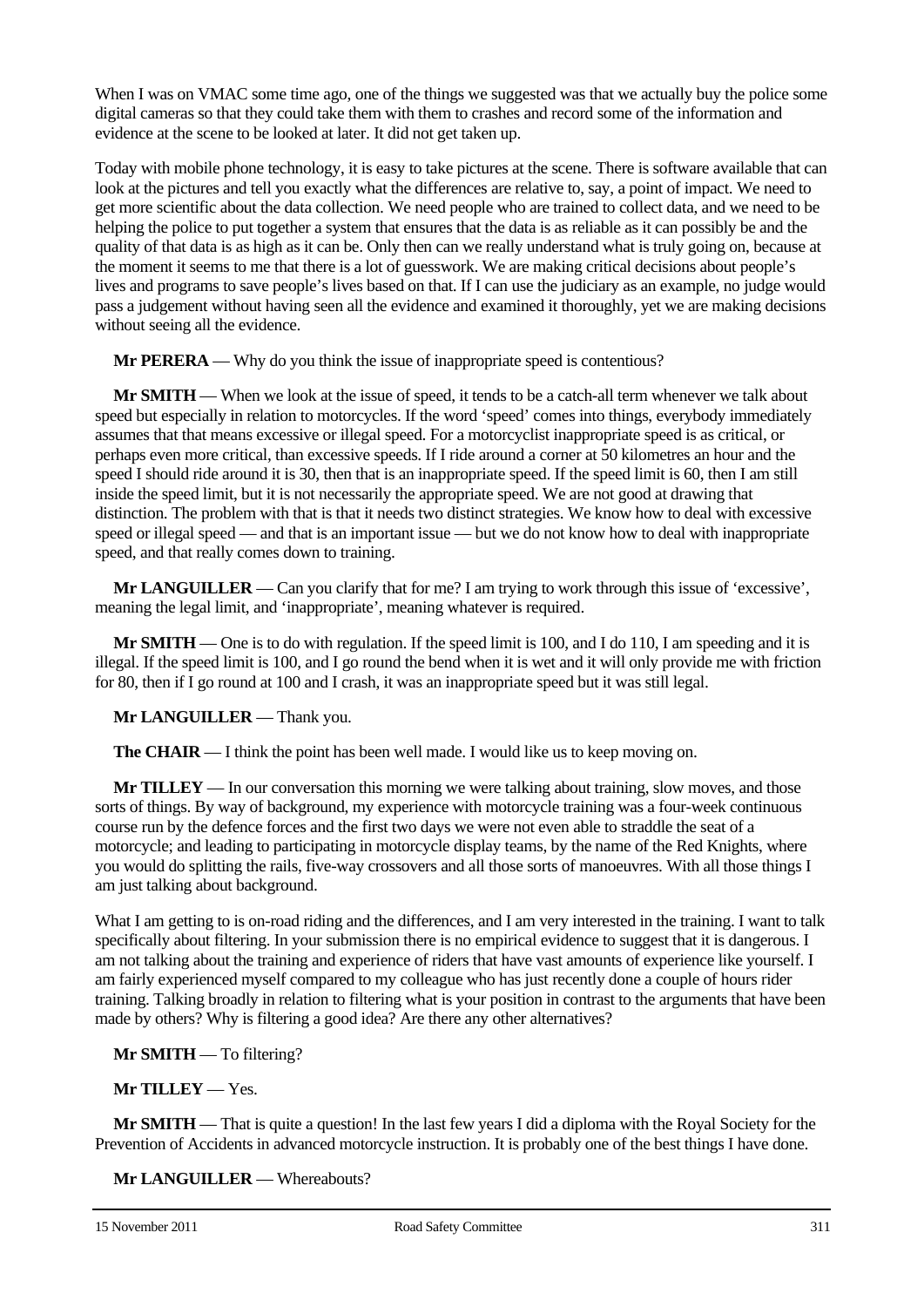**Mr SMITH** — In the UK. During that, if I did not filter when it was available, I would be penalised. This would be seen as not making the most of the opportunities to make progress. While I was doing it I was reviewed as to how I was doing it — whether the speed was appropriate or whether the gap selection was appropriate. In terms of speed they look at the speed differential, so if the traffic is moving at 30 kilometres per hour and I filter past them at 35 or 40, that is good. In the UK they apply a 20-20 rule, which means that up to 20 miles an hour you can pass at 20 miles an hour faster, so you can pass at 40. Above that, they view it as dangerous, and I do not really have a problem with that.

On-road training is something that has been neglected for a number of reasons. One reason is that there is no requirement for it in the licence testing process. The other is that there is no insurance available for people who deliver that kind of training. As a result we now have people out there delivering on-road training who we do not know anything about. We do not know what they are telling people. There is no insurance so we know they do not have any public liability, but they are out there doing it. They are probably teaching people filtering and I think it is remiss of us not to deal with that because riders are doing it every single day. To just say, 'We are not going to address that; we are not going to talk about it because it is illegal' is just sticking your head in the sand and saying it is not really there. You have to address it.

Filtering is really very important. Not only does it alleviate congestion, but it also has a lot of side effects, one of which is that if you allow riders to filter on a hot day you are more likely to get them to wear protective clothing because they can keep moving and there will be a through-flow of air, whereas if you make them sit in traffic on a 40 degree day between a whole load of cars that are pumping out a lot of emissions, choking up people and giving people all kinds of horrible diseases, you are going to get overheated riders.

**Mr LANGUILLER** — Is that anecdotal or empirical?

**Mr SMITH** — We know the effects of carbon monoxide and exhaust gas emissions physiologically. That is kind of like a no-brainer.

**Mr LANGUILLER** — I am talking about the prior comments you made in terms of sitting in traffic and wearing protective gear.

**Mr SMITH** — In terms of protective clothing, that is anecdotal. I do not believe it has ever really been considered. The real issue with filtering is that if we legitimise filtering, then there is a requirement for drivers to be part of that interaction and to look for riders. One of the key things that riders want is for drivers to look for them. If we legitimise filtering, then we can incorporate that regulation into driver training. It would be 'When you are in traffic, look for riders because they will be filtering. They are allowed to'.

**The CHAIR** — What is the difference between lane splitting and filtering? At what speed does filtering take place? Is it when cars are stationary, at 5 kilometres an hour as they are drawing to a stop or at 30 kilometres an hour?

**Mr SMITH** — In a recent meeting we had on this exact subject, a speed suggested by the VicRoads representatives was 30 kilometres an hour. So at up to 30 kilometres an hour a motorcycle could pass moving traffic.

**Mr PERERA** — That is called 'filtering'?

**Mr SMITH** — Yes. Above that, it could be termed 'lane splitting'. Because we do not really have any hard and fast figure at the moment, it is hard to determine. For me, I think lane splitting is a more aggressive act.

**The CHAIR** — In response to the interjection from the floor, I ask that you please write down your comment for the moment.

**Mr SMITH** — Generally it is high speed. But until we actually get a definition, it is hard to be able to say that one is and one is not. But I see filtering as something that is done at a controlled speed, and I guess I put with that the simple premise that you do it at a speed that allows you to stop to avoid a collision.

**Mr PERERA** — That is filtering?

**Mr SMITH** — Yes.